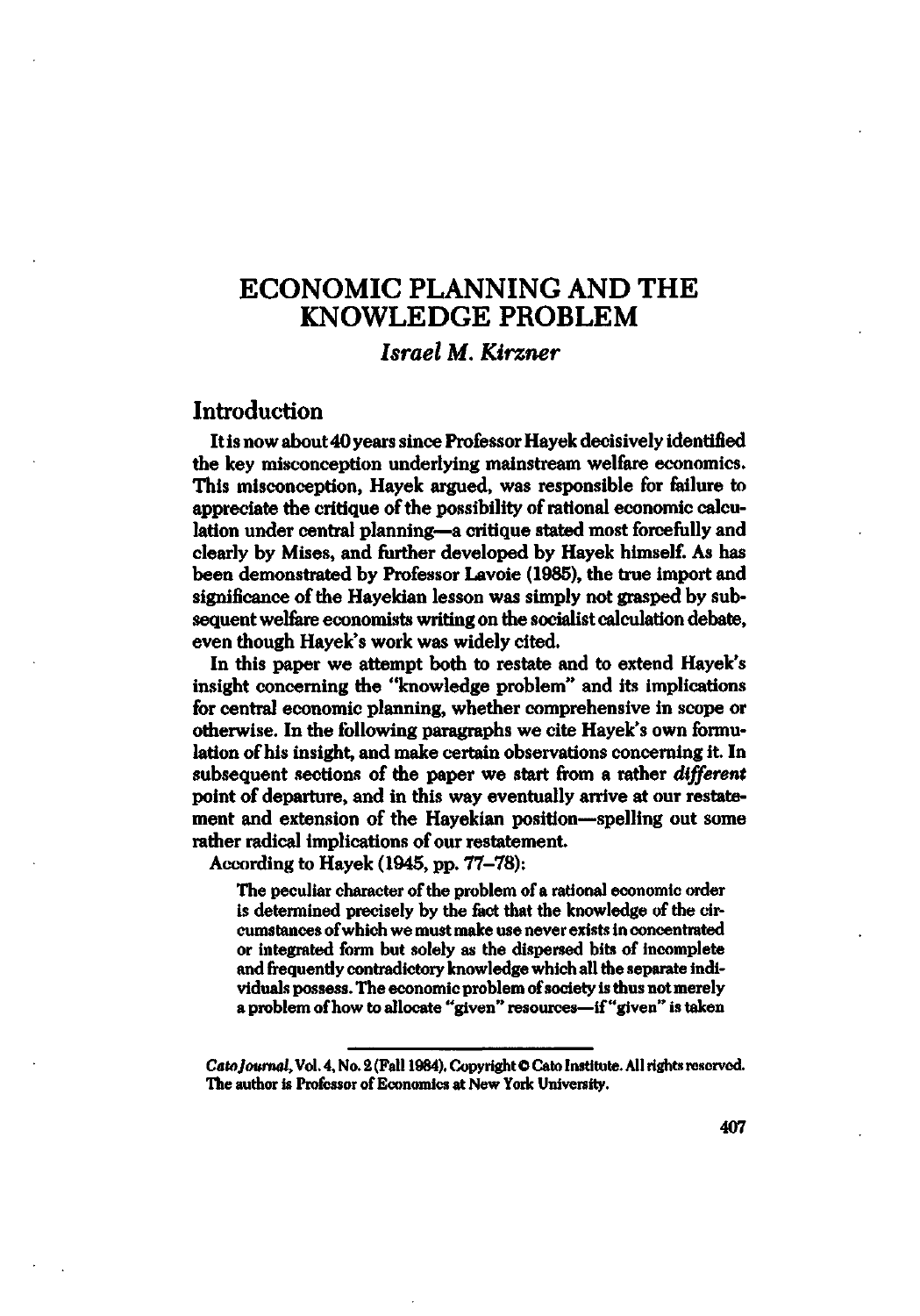**to** mean given to a single mind **which** deliberately **solvesthe** problem set by these "data." It is rather a problem of how to secure the best **use of** resources known to any of the members of society, for ends whose relative Importance only **these** Individuals know. Or, to put it briefly, it is a problem of the utilization of knowledge which is not given to anyone in its totality.

Let us call *this* knowledge problem "Hayek's knowledge prob**lem,"We note, at this** initial stage in our discussion,that**the position** might be taken that Hayek's knowledge problem does not, at least at first glance, **render** immediately irrelevant **the** paramountcy **of the** social efficiency norm. It is true, as **Hayek pointed out, that the** dispersed character of knowledge means that the economic problem **is** not that of allocating **"given"** resources, **where "given** resources" means resources given andknown **to a single**mind. **But**surelyknow! edge **itselfis a** scarce resource. **So** that **the** task **ofthe** central **planner may be seen, in the** light **of Hayek's knowledge problem, as** that **of** making **themost effective** use of the available dispersed knowledge existing in society at a given moment—with the attainment of such **use** constrained **by the communication and** search costs **made** necessary**by the dispersed** character **ofthe available information.**

It might seem, therefore, that there is nothing in Hayek's **know!** edge problem which places **it outside the scope of economic** planning. **The knowledge problem, it** might be argued, complicates **the** planning task: **It**introduces a**newly recognized, subtle,** andcomplex resource **(knowledge); it** compels attention to **the** special characteristics of this resource (its dispersed character); and it calls for atten**tion to a** specIal class **of costs (those required for** search and **com**munication).**But Hayek's** knowledge **problem can still, it**might seem, **be subsumed under the overall** economic problem, traditionallyconceived In resource-allocation terms.**The central theme of** this paper Is to **deny this** understanding **of the** implications **of Hayek's knowledge problem.'**

<sup>&#</sup>x27;Hayek (1979, p. 190) has more recently deepened ourunderstanding of the problem of dispersed knowledge as going far beyond that of "utilizing information about particularconcretefactswhichindividuals alreadypossess." **He**nowemphasizestheproblem ofusing**the** abilitiesthatindividuals possess *todlwooer*relevantconcrete Information. This leads Hayek to point out that because aperson"will discover what he knows **or** can find out only when faced with a problem where this will help," he may never be able to "pass on all the knowledge he commands. ,.." In recent unpublished work Professor Lavole, building on Insights contained inthe work **of** MIchael Polanyi, also has emphasized the relevance of "tacit knowledge" for the social problem of utilizing dispersed knowledge. The present paper arrives at similar conclusions but from a somewhat different starting point.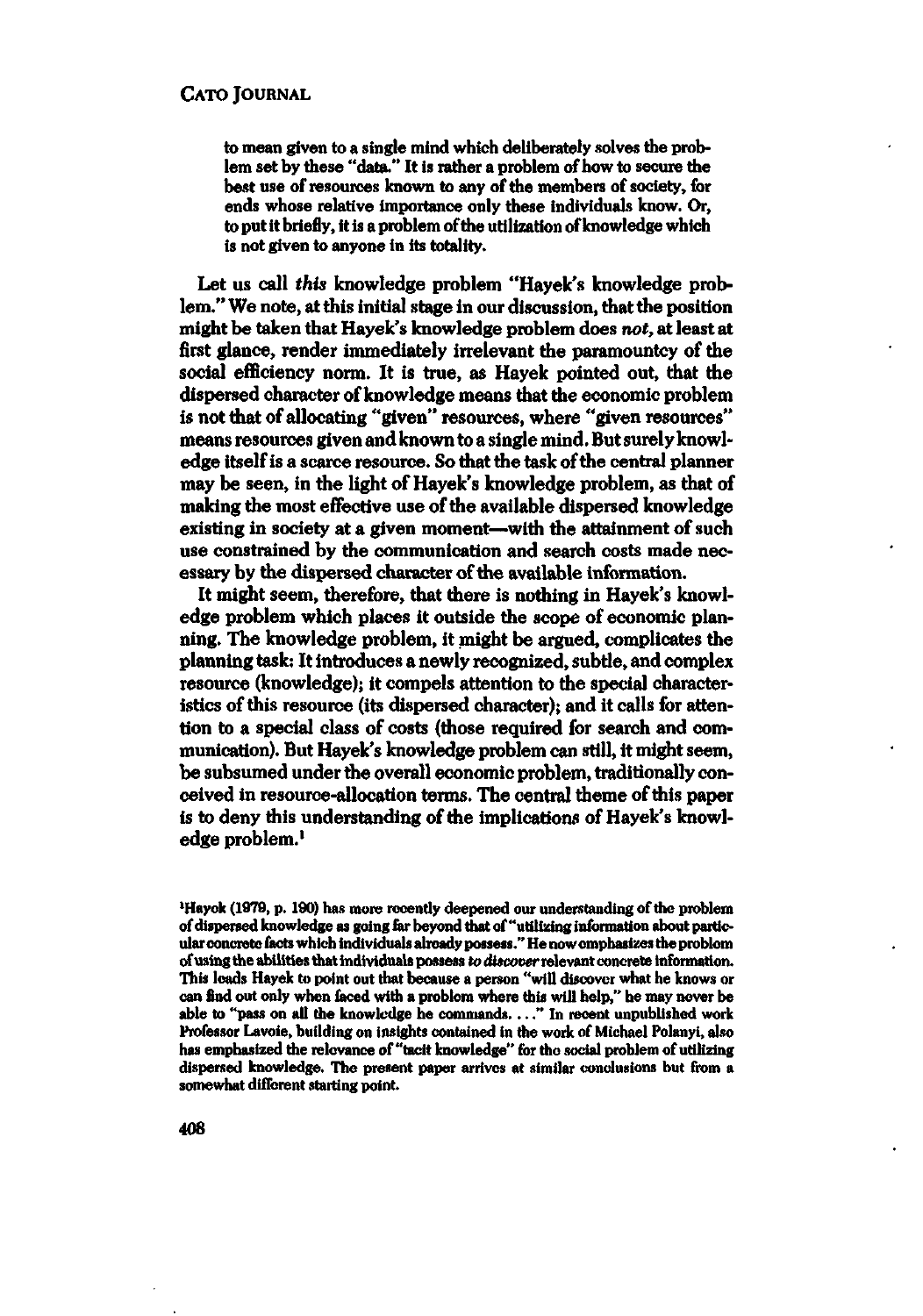**In this** paper **I** shall argue that this **problem of** securing **the best** use **of** dispersed knowledge, In fact *cannot* **be** translated into a special case of the more general problem of securing an efficient allocation of society's resources. It will follow that societal planning, by its very character, **is** Incapable **of addressing Hayek's** problem such planning can only frustrate and hamper those spontaneous mar**ket** forces that *are* capable **of engaging this knowledge problem. In** order to develop these arguments **it** will be useful **to** introduce **a** "knowledge problem" that at first glance seems very different from Hayek's.

#### *The Individual Plan and the Knowledge Problem*

**In the** course **of everydaylife** mancontinually *plans.* Economists **have come to** formulate **the** individual plan as **the seeking of amax-Imum: The** planner is Intent **on arriving at a** constrained optimum position. This is the concept of the economizing decision articulated with special precision and force **by Lionel Bobbins in** 1932, and widely adopted since then as the basic building block of microeconomic theory. **We** wish **to point out that** there is an inescapable potential "knowledge problem" surrounding this concept of the individual plan.

**The notion of the** plan presupposes some deliberately aimed-at entity—say, utility, **or** profit—that**is to be** knowingly maximized. It further presupposes known resource constraints. **In Bobbins'** terminology, both **the ends and the** means are presumed to be *given.* **Itis the presumed knowledge of these** planning circumstances **by the planner**that**permits the economistto perceive theplanas the solving ofa** constrainedmaximization **problem. The**validity**of the**plan **itself, itshould be noted, depends entirely on the**validity **ofthe** assumption **thattheplanner in fict**accurately knows**the** circumstances surround**ing**his prospective **decisions.If the planner does not know what it Isthat he is seeking to achieve, or does not knowwhat resources are athis command, orwhatthe** efficacy **oftheseresources is** with **respect to sought-after goals, then his plan—no** matter **how carefully formulated—is unlikelyto result in the best possible outcome.**

**Wecan now identify the knowledge problem potentially relevant to** each individual **plan:** *Because of Inadequacies In the planner's knowledge of his true circumstances, his plan may fall to yield an attainable optimum.* Let **us** call *this* **knowledge problemthe** "basic **knowledge problem."** This **will distinguish it** from what **we have called "Hayek's knowledge problem." It**will **also indicate our intention to demonstrate** that **Hayek's knowledge problemcan be considereda** specIal case **of what we** call **the "basic knowledge problem."**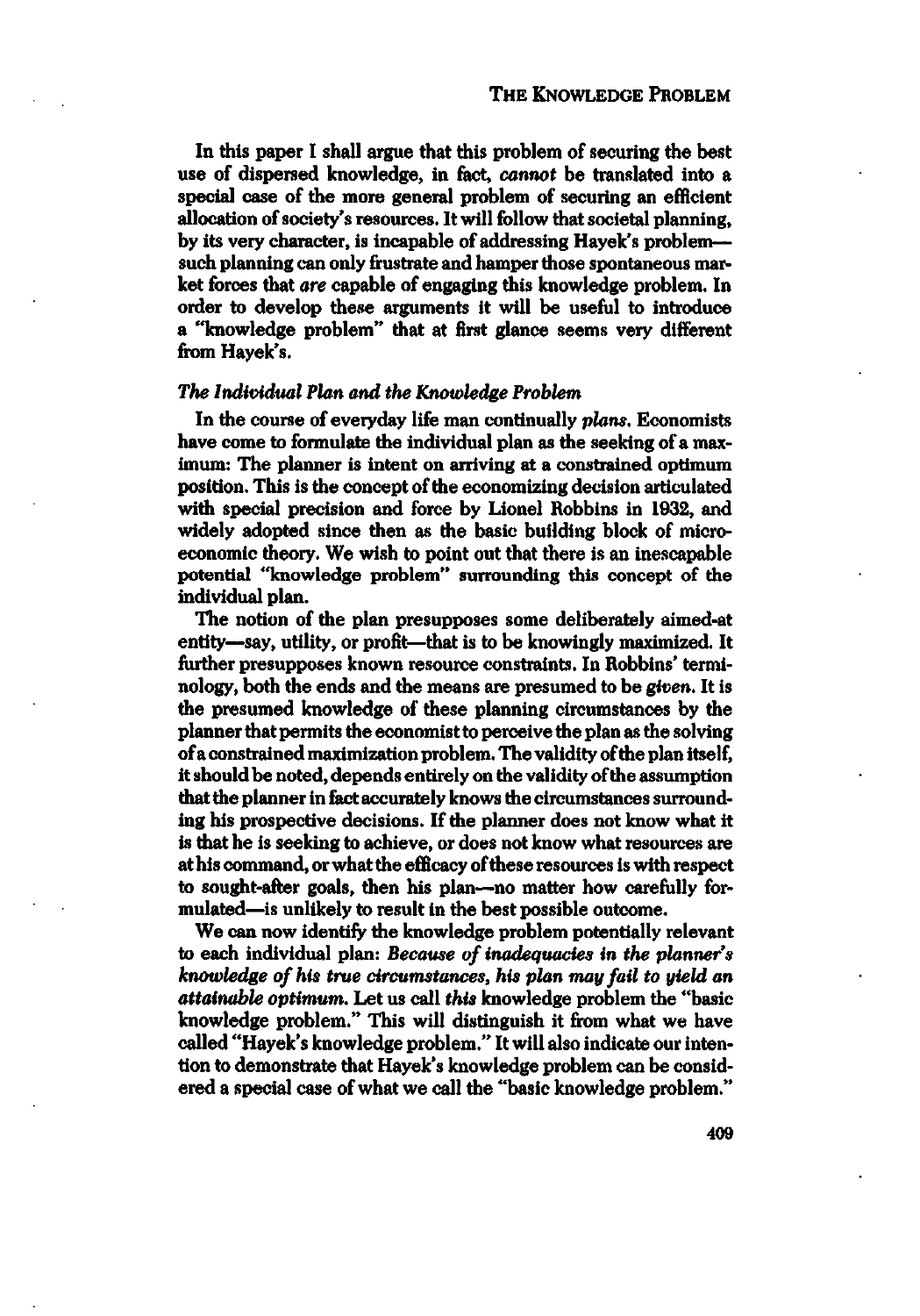**To be** sure, what **we have called the** "basic knowledge **problem"** seems, **at first** glance, **to bear** little resemblance **to Hayek's. Hayek's knowledge problem** consists **In the dispersed character of available** information; our basic**knowledge problem** consists**In an** Individual's simple ignorance of the circumstances relevant to his situation. Fur**ther** reflection **on both Hayek's knowledge problem and our** basic **knowledge problem, however, will** reveal **the important sense in** which **Hayek's problem is indeed a** basic **one.** Let **us first** clarify **a** possible misunderstanding concerning the basic knowledge problem.

# **The Basic Knowledge Problem** and **the Economics of Search**

**Itmight be argued** that**the basic knowledge problem surrounding every** individual plan **can be entirely escaped through the** addition **ofnewplanning stages.After all,Ifa plan seems likely to fall because of inadequate** availability of a necessary resource, this threatened failure **need notbe final; it**may **possibly be avoided byappropriate** preliminary planning to obtain this resource. Instead of simply for**mulating** a single plan directed at the immediate attainment of the final **objective, itis necessary to introduce intermediate objectives to be pursued in the course of**additional **preliminary plans. Perhaps, then, the basic knowledge problem, too, merely calls for** judicious **preliminary planning.**

**Fromthisperspective thebasic knowledge problem would appear merely to represent an Inadequacy in the available supply of an** Important **resource, namely, knowledge. This Inadequacy would then** be seen to call for a *planned search* to acquire the necessary information. In principle, it might then be thought that the basic knowledge problem can be escaped, at least to the same extent that any **other problem arising out ofa resource shortage can be escaped. To the** extent that it is worthwhile, a preliminary plan of search to over**come theshortage of**necessary information may **totally eliminate the basic knowledge problem. To the extent that such a** costly **search is held**not **tobe worthwhile,the basic knowledgeproblem would seem merely** to express the inescapable scarcity constraints inherent in the **planner's situation. For the economist such an inescapable** scarcity **problem means** that **there is noproblem at all,in therelevantsense,**

**To** the extent that the knowledge problem is escapable, it can (and **presumably will)** be escaped; to the extent that it is not worthwhile **escaping, there would appear to be no basic knowledge problem at all—since we defined the basic knowledge problem in terms of**fall**tire to** realize **an** *attainable optimum.* **If**lack **ofknowledge renders**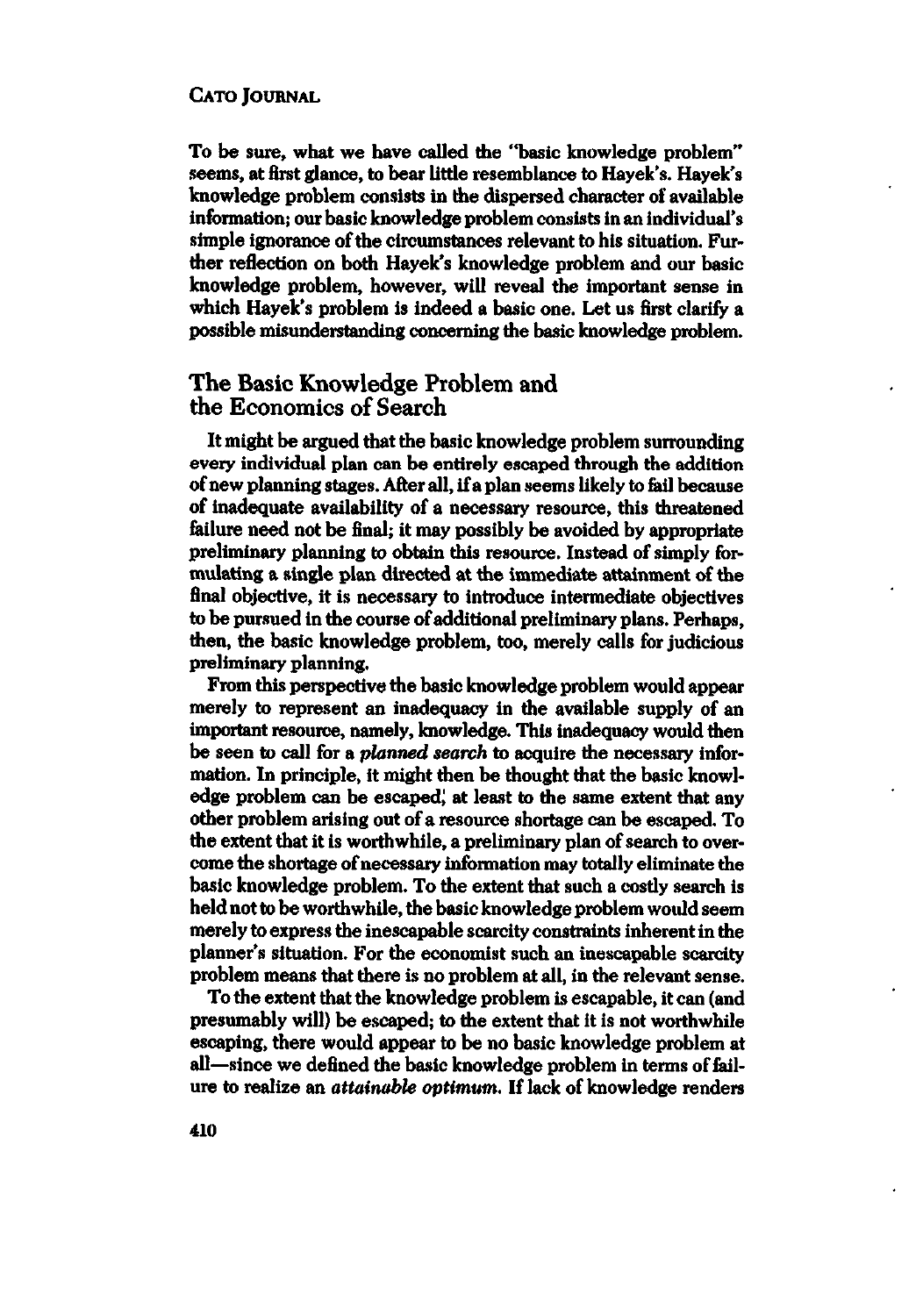**a**hypothetical optimum **unattainable, it can generate no basic know!** edge **problem. And, Ifthe cost of**acquiring **theknowledge is prohibitive, then the** "hypothetical **optimum," while indeed "attainable," Is in factno** optimum**at all.**

**But** this **line of argument cannot be sustained. The basic knowledge problem potentially surrounding** each individual **plan is by** its **nature Inescapable. Certainly a deficiency in knowledge** may **be able to be rectified by search, and the** individual **planner** will **no doubt consider, in his** preliminary planning, **whether such search should be undertaken or** not. **But the basicknowledge problem—involving possible failure to achieve an attainable optimum—remains. In fact the** possibility of preliminary planning to acquire knowledge only *expands***the scope ofthe basic knowledge problem.**

Let**us consider an** individual **engagingin a plan seekingto achieve a valued objective.** Let **us** call **this** "Plan **A." In** formulating **the specific stepsthat should be taken in** pursuing **Plan A,the** individual realizes **that he lacks needed** pieces **of information. He thereupon engages in a** plan **to attaIn these preliminary objectives, namely, these** missing pieces of information. Let us call this search plan, **"Plan B." We** may see **Plan A as** having been *expanded* **(as a result of**realized ignorance) **to** *include* **the plannedattainment of needed preliminary objectives, so that Plan B is "nested" within expanded** Plan**A. And we may identify the later steps to be taken in the course of**expanded **Plan A—those steps subsequentto the attainment ofthe information obtained in** Plan **B—as "Plan A'." (Plan A' consists in the steps** that **would have** made **up the** originally **envisaged** Plan **A had theplanner in fact** *not* **lacked the needed information.) We can** easily see that **the basic knowledge problem is a** potential **hazard both for Plan B and Plan A'.** Plan**A, which includes Plan B and** Plan **A', is ofcourse subject to the vulnerabilities of**both **of them.**

**Even ifPlan <sup>B</sup> is completely successful in attaining precisely the optimal** amount **of information capable of being searched for (and believedto be worth the** costs **ofsuch search),** Plan **Ais nonetheless** still **subject to the** hazards **of thebasic knowledge problem.** After **all, although our decision maker, in originally seeking to formulate Plan A,** realized **he lacked specific items of information (and therefore undertook preliminary** Plan **B), he** may **have in fact***lackedfar more infonnatlon* **than he realized. (Most**important, **suchunrealized information** may **have taken the form ofa firm, buttotallymistaken, belief in the** validity **ofinformation** that **is totally false.) Moreover he** may **be mistaken in his belief** that **the items of information he realizes he lacks are necessary for the implementation of** Plan **A. He also** may **be mistaken In his belief** that **he really lacks these items of**

411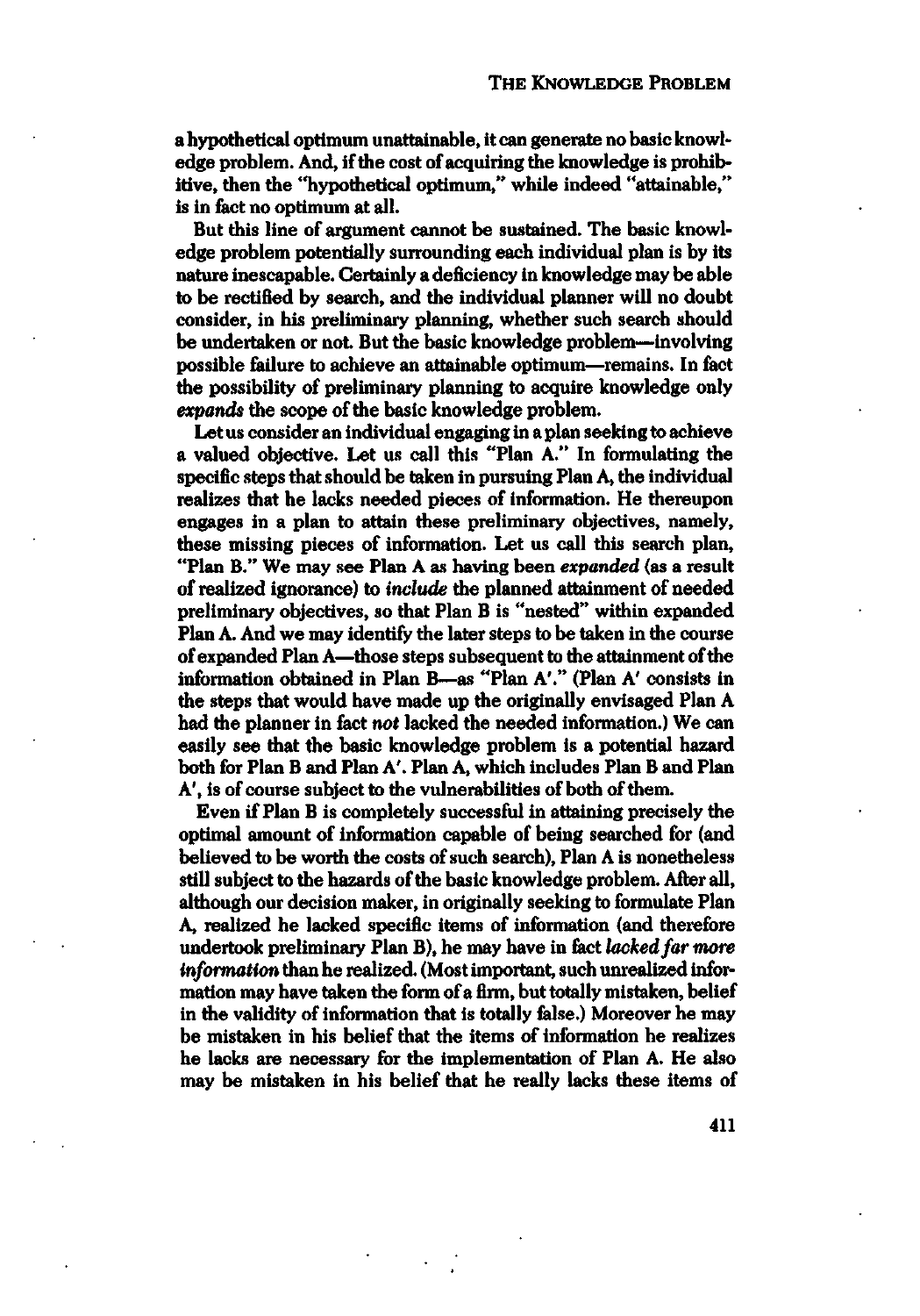Information **(In the relevant sense of** lacking). **The** truth **may be** that **these** items are already within his grasp.

For example, **he** may **believe that Plan A, in the course of which he must** communicate with individual **Z,** requires information **con**cerning **Z's telephone** number, Information **that he believes himself to lack, so** that **he** undertakes Plan B **to** search **for Z's telephone number. Butthe** truth may **be** quite different **The** truth **may be** that **Z is in factthe**wrong person **to** speak **to** altogether,or again**the**truth **may be thatZ is now in the very** same room wIth **our planner, so that no knowledge ofZ's telephone number isin fact needed for** PlanA. Or, it **may be,** our planner does **not** really "lack" **Z's telephone** number at **all; he may In fact have** that **telephone** number clearly written **and Identified in the** list **oftelephone** numbersthatlies next **to the telephone that he uses. Given these possibilities for sheer** errorthat surround PlanA' **and/or Plan B, possibilities In** which **the** planner is entirely unaware of the extent of his ignorance, Plan A (because **it includes Plan A' and Plan B) may be far** from optimal **even If**Plan **B is wholly** successful **in terms of** its own **objectives. In addition It may be the** case that **Plan B overlooks more efficient** available ways **of achieving** its own **objectives (for example, there** may be less costly methods of search of which the searcher is unaware.)

To sum up, the possibility of planned search for information perceived to be lacking does **not** eliminate the knowledge problem. First, the planned search may itself be undertaken without awareness **that more efficient** search **techniques are easily** available. Second, the information sought may **in fact not justify the costs of** search because **the** truth **(ofwhich the** planner Is unaware) **isthatthe** information is not of significance for the attainment of the planner's ultimate objectives. Third, quite apart from **the** information that **the** plannerrealizes **he** lacks and **for which he may** attempt **to** search, **he may** lack **other** information that **he does** *not* realize **he** lacks **and for** which **he does not think of**undertaking**any** planned search.

## **Central Planning and the Knowledge Problem**

**We are now in a position to** appreciate Hayek's insight **into the** problem of dispersed **knowledge as** revealing *the central planning task to be one that is deeply and inextricably bound up in the basic knowledge problem.*Letus**putourselvesin theposition ofthe** central planners, earnestly **and** single-mlndedly seeking after **the most effi- cient possible** pattern **of**resource allocation.

**Our** task as central **planners is to formulate a plan for** society **in a manneranalogousto** that**in which an individualplans his** own **course**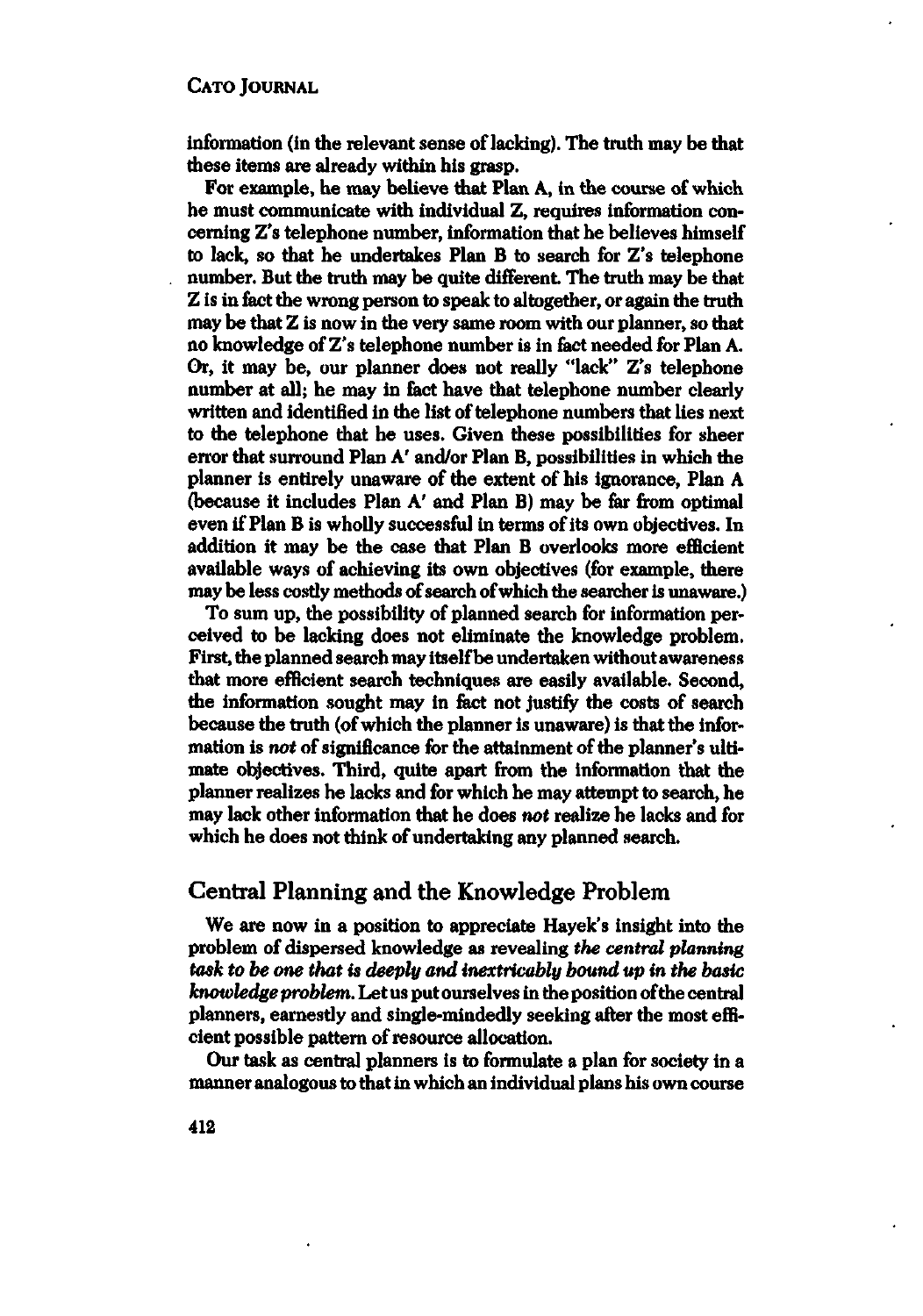**of** action. We formulate our social plan with respect to specific social **objectives and In the light of**specific **perceived** arrays **of available** social resources.' **This framework for the** central **plan is relevant (in principle** and with **the** necessary **changes** having been **made) both for comprehensive** social**planning and for** central planning designed **merely to supplement or** modify, **rather than totally** replace, **decentralized economic activity. The analogy between the** social **plan and the** individual plan compels us, of course, to acknowledge the rele**vance ofthe basic knowledge problem for the** social**plan, In exactly the** same **way as we have seen itto be an inevitable** and **inescapable hazard for the individual plan.** *Hayek's contribution permits us to recognize that the central plan may be subject to hazards(arising out ofthe basic knowledge problem) that might have been escaped by decentralized planning.*

That **the** centralIzed plan **is inescapably** subject **to the hazards of the** basic **knowledge problem follows almost** trivially from **the very notion ofthebasic knowledge problem. Because the** individual**planner may** not **be** aware **ofhis** true circumstances **and may be totally** unaware **ofhis** ignorance, **his bestformulated plans may**fall to **yield an attainable optimum. The** central **planners, too, may be** unaware **of their own ignorance** concerning **the** true circumstances **relevant to the**social**plan. Our understanding oftheimplications ofdispersed knowledge** deepens **our appreciation of the seriousness of the basic knowledge problem, and reveals how the** hazards **of** this **problem** *might* **have** been **entirely** escaped **in the absence of the** centralized **plan.**

**Recognition of the** fact **of dispersed knowledge—especially as regards "theknowledgeofparticular** circumstances **of**time **and place" (Hayek, 1945, p.** 80)—immediatelyilluminates **our** understanding **of the** basic knowledge problem that threatens central planners. For a **planning individual**, the basic knowledge problem derives from the possibility that **what he thinks he** knows **about his** circumstances **may**differfrom what**be** *might***have known (without** additional resource **expenditure) had he** been**more** alert **or** aware **ofthe**true **environment**

**The same possibility, of**course, **is fully relevant for a** central **planner, but it Is heightened by the** central **planner's peculiar predica**  $m$  ment. What the central planner thinks he knows about the relevant circumstances *must necessarily take theform ofwhat he thinks he knows about the availability ofdispersed bitsofknowledge thatcan*

<sup>&</sup>lt;sup>3</sup>We avoid here raising any of the well-known difficulties that surround (a) the notion of a hierarchy of social goals analogous to a ranking of individual objectives, and (b) the related notions of social efficiency and social choice.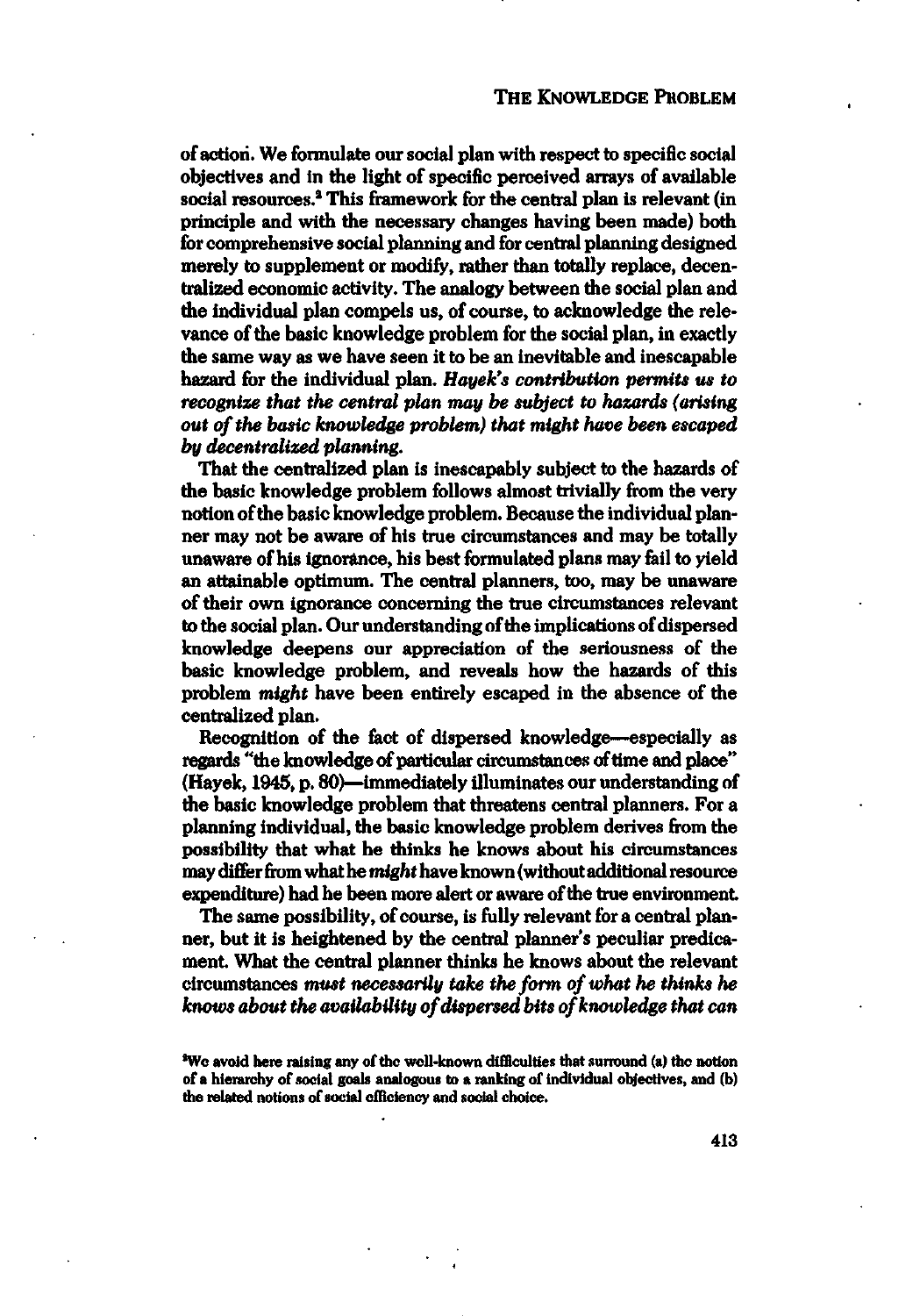#### **CAm** JOURNAL

*somehow, at some cost, be mobilized In formulating and Implementing the social plan.***There is**little chancethat**the**central planner **can everknow where to find, or how to** search **for,** all **the items of dispersed** Information known **somewhere in the** economic **system. Moreover there seems little chance** that**thecentral planner can ever be fully aware ofthe nature ofextent ofthespecific gaps In his** own **knowledge in** this**regard.lie** may**realize,in a generalway,**that**there is Information the locationofwhich he is** ignorant, **butthis** gives hun **noclue on where to look, The endresult isthattheplanner Is unlIkely to be able to exploit all the information thatis within his command. Clearly the** dispersal **ofinformation Is responsible for a new dimensIon ofapplIcation for the basic knowledge** program.

**EarlIer we raised the possibility that Hayek's knowledge prob lem—despite** its **novelty—might be subsumed under the general economic problem, traditionally conceived in** terms **ofachieving an efficient** allocation **of given resources (with available Information included as an important given resource). We can now see how Inappropriate it is** for us **to** consider central **planners as being able to grapple with Hayek's knowledge problemin terms ofconventional** planning **to achieve a** constrained **optimum**pattern **of**resource **allo cation. The** unknown ignorance that **is the** heart **ofthe knowledge problem createdbythe** dispersal **of**information **defies** its **being able to be squeezed into the Procrustean bed ofthe allocation plan. Just as the individual planner is unable to grapple deliberately with the basIc knowledge problem** surrounding **alldecision** making, **so too is the centralplanner unable to Invoke planning techniques to grapple deliberately with Hayek's knowledge** problem.

What**renderstheHayekian knowledge-problem critiqueof**central **planning so devastating is the circumstance thatin a marketsystem, with decentralized decision making,** *the insoluble knowledge problem confronted by central planners tends to dissolve through the entrepreneurial-competitive discovery procedure.*

# **The Entrepreneurial-Competitive Discovery Procedure**

The Hayekian case **for** decentralized **decision making has frequently been** misunderstood. Alltoo frequently thiscase **is presented as** arguingonly that the decentralized **market economy escapes the problem of dispersed knowledge becauseprices accurately** *and economically* convey necessary information to relevant decision makers **(replacing any need for them to know** *all* **the detailed information** that **is dispersedthroughout thesystem). It must be emphasized that**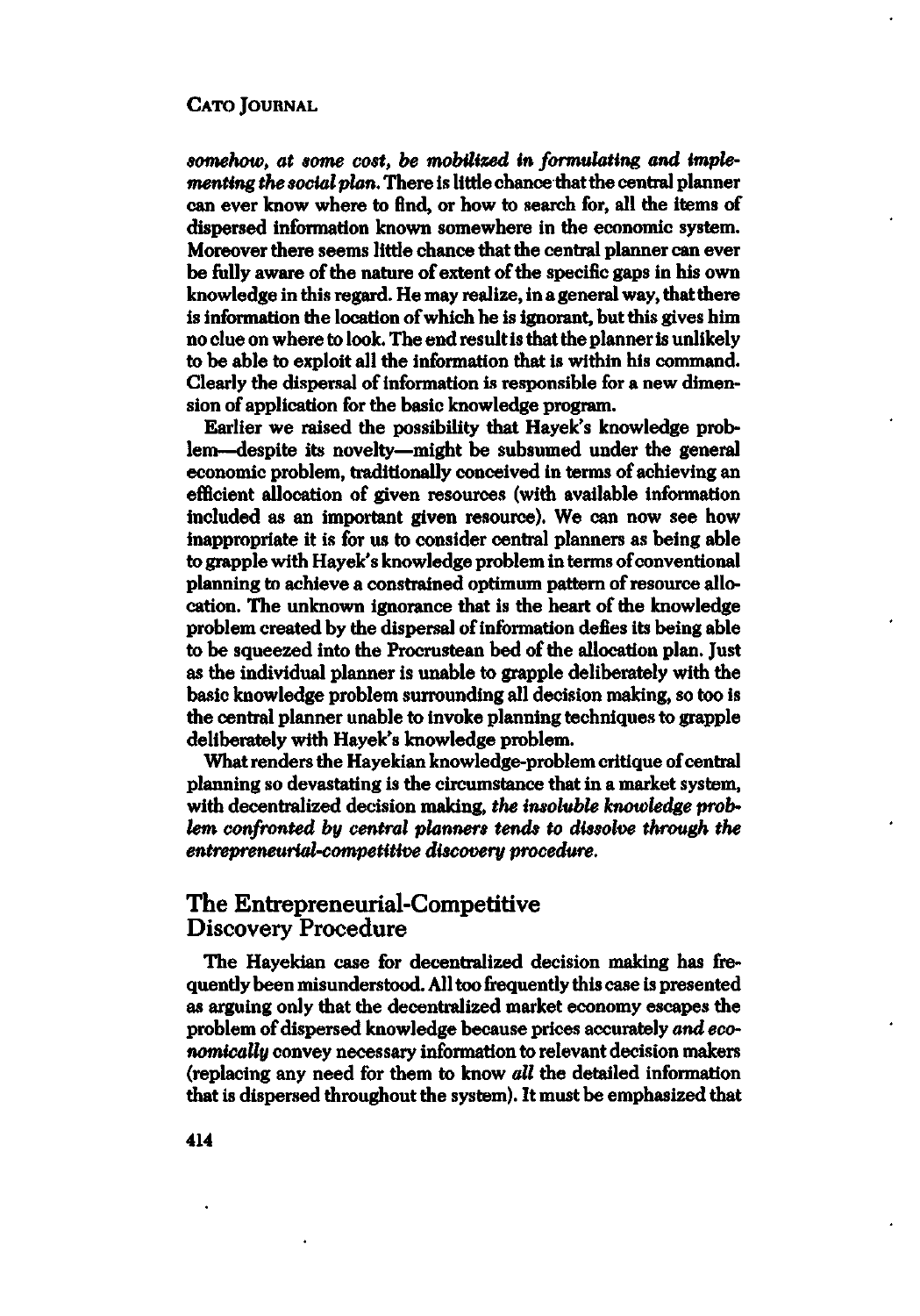while this line **ofreasoning is certaInly present In Hayek's work, ft** fails to do justice to the full implications of that work.

**To** argue that **market prices convey** Information, **and thus** directly **overcome the problem of**dispersed**knowledge, is to** make **a** case **for** markets **thatdepends upon adubious assumption; namely,** that**mar kets are always ator close to equilibrium. It is only in equilibrium that ft can be** claimed **that a** market participant **guided by market** prices **is automatically steered toward those actions that** will **coordInate smoothly with the** actions **ofall the other (similarly** guided) **market participants. Moreover, to** make**the assumption** that markets **are close to equilibrium is** essentially **(quite** apart from **our other** reasons **for feeling uncomfortable concerning the realism of this assumption)** *to beg* **(rather than to overcome)the Hayekian problem of** dispersed **knowledge.** After **all, just as the phenomenon of dis persedknowledge offers a formidable challenge to** central **planners, thisphenomenon offersmarkets awholly analogous challenge, namely,** that **of***achieving,* **in fitct,those** arrays **ofmarket** prices**that will clear** markets.

One does **not "solve" the problem of dispersed knowledge by** *postulating* prices thatwill smoothly **generate dovetallingdecisions. Dispersed knowledge is precisely the reason for the very realistic possibility** that market **prices at a given date are** *unable* **to** clear markets **and to** ensure **the absence of** wasted resources. **The** truth **Is** that **the** market *does* possess weapons **to** combat (If **not wholly to conquer) the problem of dispersed knowledge. These** weapons are embodied**in the**workings**ofthepricesystem, but** *not* **in theworkings of a** hypothetical system **of equilibrium prices. The importance of prices for coping with the** Hayeklan knowledge **problem** does not lie in the accuracy of the information which equilibrium prices con**vey concerning the actions of others who are sImilarly informed.** Rather, its **importance lies In the ability of disequilibrium prices to offer** pure profit opportunities that can attract the notice of alert, **profit-seeking entrepreneurs. Where market participants have failed to** coordinate **their** activities because **of** dispersed **knowledge,** this **expresses itselfin an** array **of prices that** suggests **to** alert entrepreneurs **where they may win pure profits.**

**We know very little about the** precise **way in which** pure **profit** opportunities attract entrepreneurial attention. **Butthere can be** little **doubt about the powerful magnetism which such opportunities exert. To** say that pure **profit opportunities attract** attention **is not at all to** say **that awareness ofthese opportunities is secured by deliberate,** costly search **on the part of** entrepreneurs. Rather ft **is to** recognize **that** the lure of pure profit is what permits an individual decision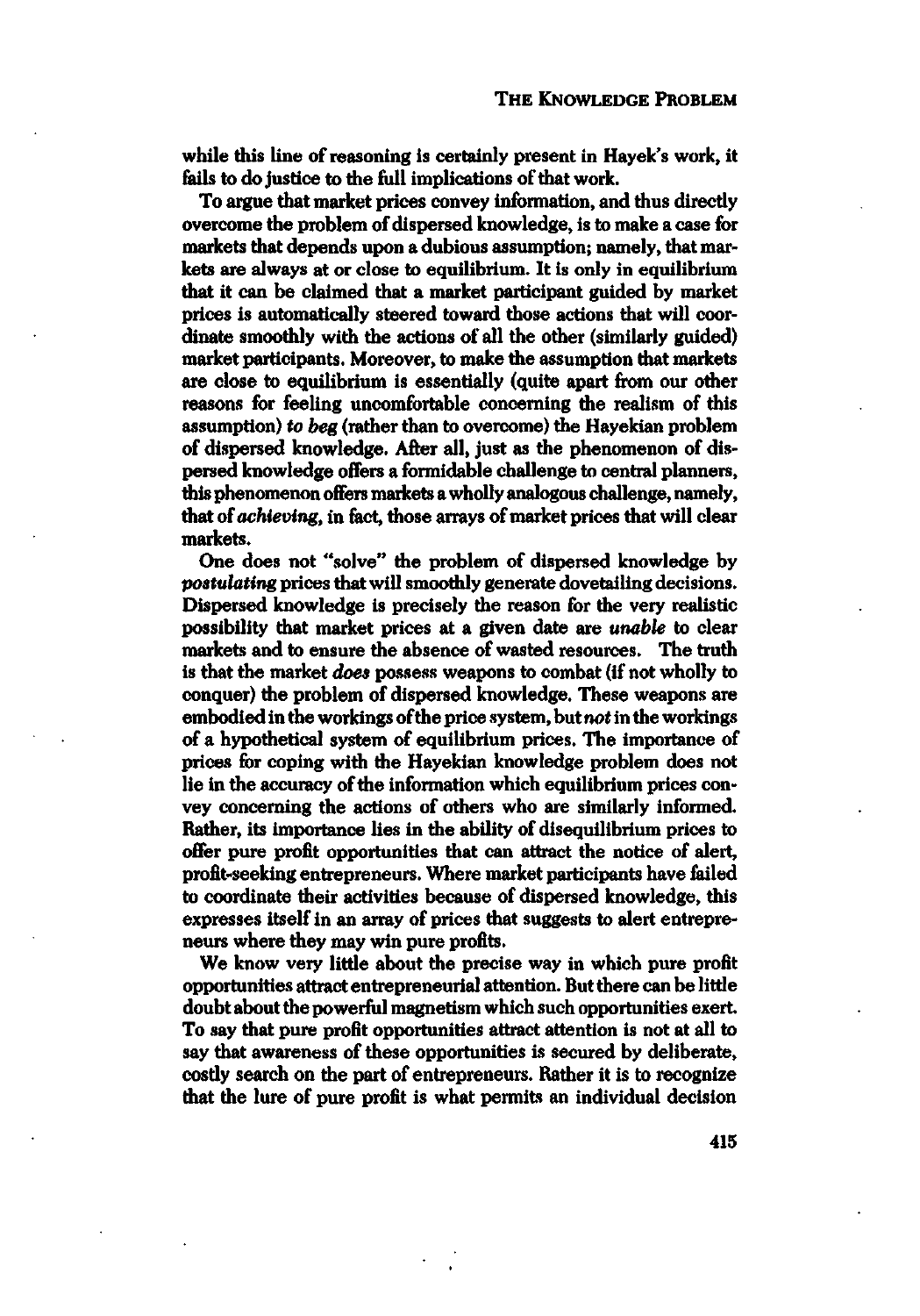maker**to** transcend **the limits of a given,**perceived **planning frame work, and to escape, to** some extent, the basic **knowledge problem that**surrounds **all** individual**decision** making,**Man's** entrepreneurial alertness operates **at all times top~**his narrow planning activities **within the** broader **framework of** *human action.3 At the very same time* **as man is routinely** calculating **the** optimal **allocation of given** resources with respect to given competing ends, he keeps an entre**preneurial ear** cocked for anything that might suggest that the avail**able resources are different from what had** been **assumed, or that perhaps a different** array **of**goals **might be worth** striving **for.**

This entrepreneurial element in human action is what responds to **the signals for pure profit** that **are generated bythe** errors **that arise** out **ofthe dispersed knowledgeavailable in** society. **It Is** this **yeast that forments the competitive-entrepreneurial** discovery **process, tendingtoreveal tomarket**participants more **and** more **ofthe relevant information scatteredthroughout the market It is this entrepreneu rial-competitive processthat**thus **grapples withthat**basic**knowledge problem we** Ibund **Inescapably to** confront **central planning author** ities. To the extent that central planning dispaces the entrepreneurial discovery process, whether on the society-wide scale of comprehen**sive planning or on the more modest scale ofstate piecemeal inter vention In an otherwise** free market, **the planners are at the** same time **both smothering the market's abIlity to transcend the basic knowledge problem** and **subjecting themselves helplessly to that very problem. The problem's source is Hayek's dispersed knowledge:** Central planning **has no tools withwhich to engage theproblem ofdispersed knowledge, and** Its **very centralization means that the**market's **discovery process has been Impeded, If** not **brought to a hill**halt

# **Markets, Firms,** and Central Planning

At least as far back as Coase's 1937 paper on the theory of the firm, **it has been recognized that each firm in a market** economy is an island of local "central planning" in a sea of spontaneously seething competitive market forces. Within the firm, activities are coordinated **by** central direction, not **by** market competition via aprice mechanism. Our discussionin thispaperthrowslight, perhaps,**on the** forces **governing the location of the** boundaries separating **the** realm **of** freely adopted "central **planning"** fromthat **of the competitive price** system.

**'On this** compare Mlses (1949, pp. 253-54).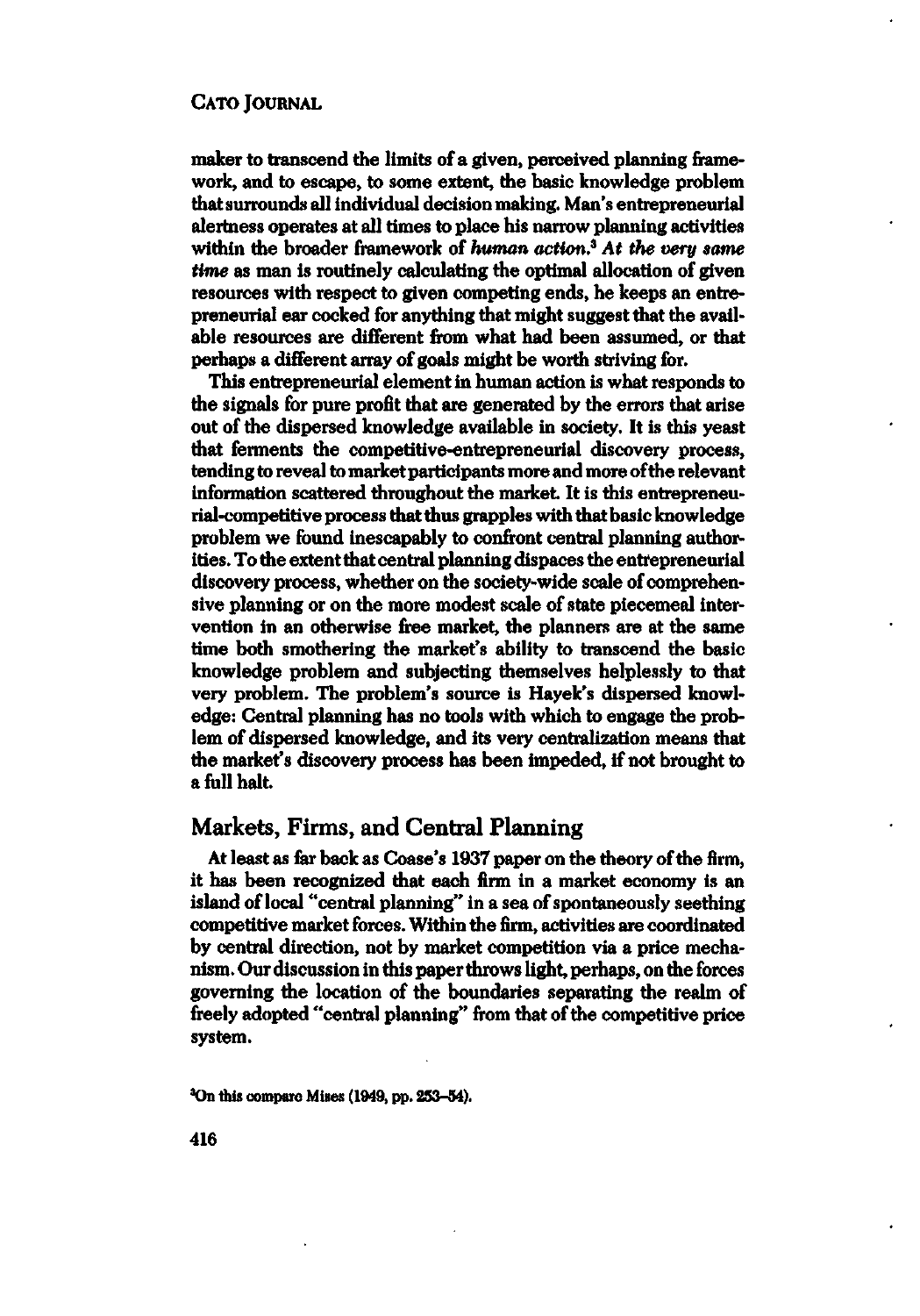**We have seen** that **the replacement of market** discovery (working through entrepreneurial alertness **to profit opportunities) by** central planning generates a new scope of potency **for the** basic **knowledge problem** arising**out ofthe dispersal of knowledge. In a free** market, therefore, any advantages that may be derived from "central **planning" (for example, the avoidance of** "wasteful" **duplication often** apparently present In situations **of market rivalry) are** purchased at **theprice ofan** enhanced **knowledge problem. We may** expect firms spontaneously**to tendto** expandto **thepoint where** additional **advan**tages **of** "central" planning are just about offset by the incremental **knowledge difficulties that stem** from dispersed information. **On a** small scale **these**latter difficulties may **be** Insignificant **enough to be** worth absorbing in order**to** take advantage **of**explicitly coordinated organization.**Knowledge** dispersed**overa**small geographicalororganizational area may mean a Hayekian **knowledge problem that is,** unlike that relevant to large, complex entities, solvable through **deliberate** search. **Beyond some point, however, theknowledge dif**ficulties will tend to reduce the profitability of firms that are too large. **Competition** between firms **of different**sizes and scope will tend, **therefore, to** reveal the optimal extent **of such** "central planning."

**On the** other hand **if** central planning **is***Imposed* **on an** otherwise **free** market, whether In comprehensive terms or not, **such planning will** almost always involve the knowledge problem, and **to an extent** *not* likely to be justified by any advantages that centralization might otherwise afford. Governmentally enforced central planning sweeps away the market's delicate **and** spontaneous weapons for grappling **with the knowledge problem. Such** centralized planning **is by** Its **very** nature, **and the nature of the knowledge problem, unable to offer any substitute weapons of** its own.

# **Conclusion**

**We should remember**that**the nature of theknowledge problem is such** that its extent and **seriousness** cannot **be known in advance.** Part **of the** tragedy of proposals for industrial policy **and economic** planning **is**that their well-meaningadvocates are **totally**unaware **of the knowledge problem—the problem arising out ofunawareness of one's** ignorance.

#### **References**

- Coase, Ronald H. "The Natureofthe Firm." *Economica* **(NS) 4(1931): 386— 405.**
- Hayek, Friedrich A. **"The Use of** Knowledge In Society." *Atnesican Eco- nomic RevIew* <sup>35</sup> (September 1945): 519-30. Page rekrences are to **the**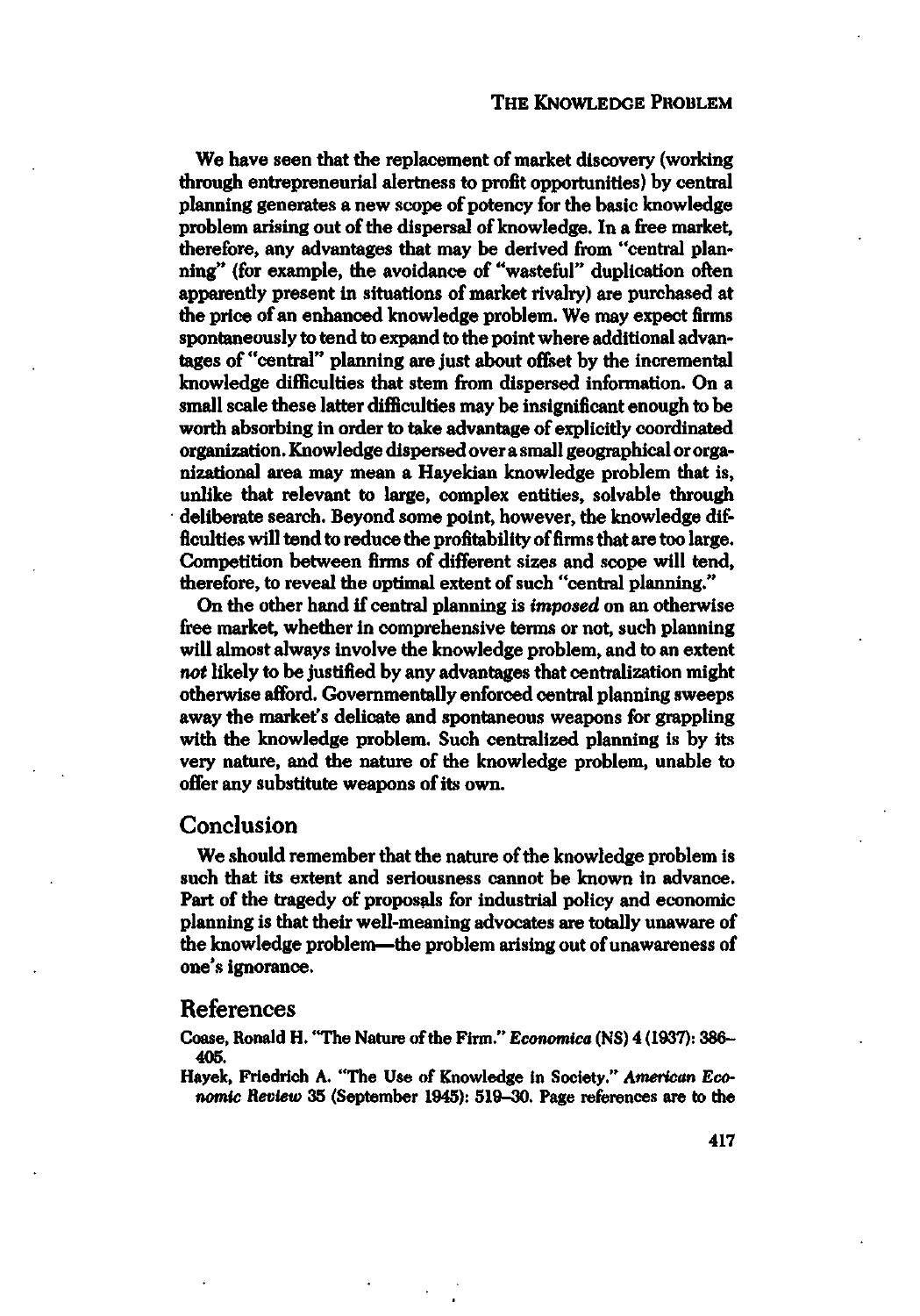reprinted version **In** Friedrich A. **Hayek,** *Individualinn and Economic Order,* London: Routledge and Kegan Paul, 1949.

- Hayek, Friedrich A. *Law, Legislation and Liberty, Vol.* 3, The Political Order *ofa FreePeople.* Chicago: University **ofChicago** Press, 1979.
- Lavoie, Donald. Rivalry and Central Planning. Cambridge: Cambridge University Press, 1985 (forthcoming).

Mises, Ludwig. *HumanAction.***New Haven: Yale** University Press, 1949.

**Robbins, Lionel.** *An Essay on the Nature and Sign4ficance of Economic* Science. London: Macmillan and Co., 1932. (Second Edition, 1935).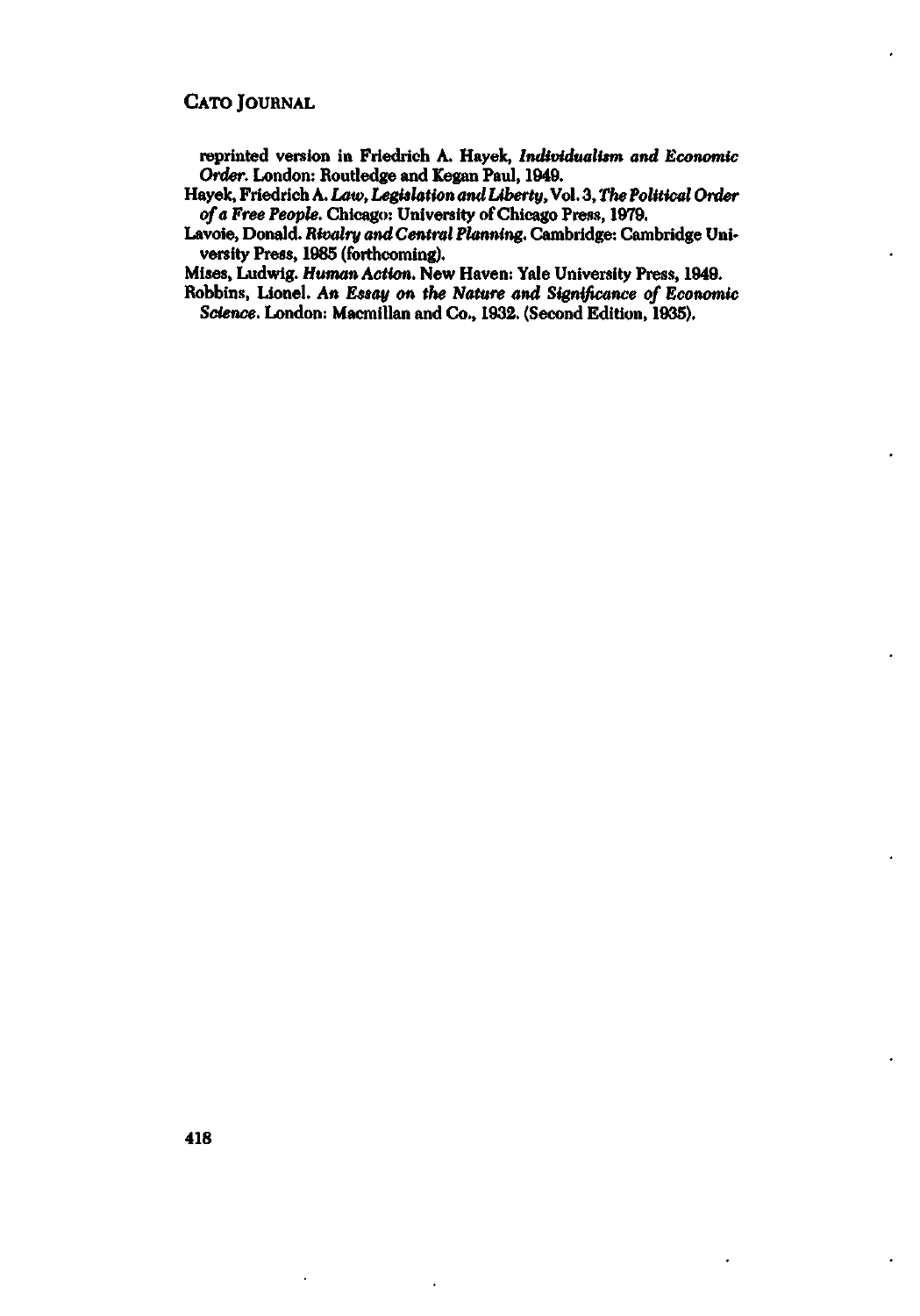# **"ECONOMIC PLANNING AND THE KNOWLEDGE PROBLEM": A COMMENT**

# *Leonid Hurwicz*

**M**y comments are directed to issues raised by Professor Kirzner's analysis' rather **than the** various current proposals **for a** national Industrial policy, **but <sup>I</sup> hope** that **they** may **be relevant as a** background **for** analyzing **such** proposals. And, since Ishall be indicating **my**disagreementwith **some ofthepoints** made **byProfossor** Kirzner, let me stress that I am in complete sympathy with his point of departure, namely, the emphasis on the *dispersion of information* among economic decision-making units (called **by him, "Hayek's knowl** edgeproblem") and**the** consequentproblemof*transmission* **ofinfor**mation **among those** units.

Much of **my** ownresearch **work since the** 1950s has been focused **on issues in** welfare economics **viewed** from an Informational perspective. **The ideas of Hayek (whose classes at the London School** of Economics I attended during the academic year 1938–39) have played a **major role In Influencing my thinking and have been so** acknowledged. But **my ideas have also been influenced by** Oskar Lange (University of Chicago, **1940—42), as well as by Ludwig von Mises** in whose Geneva seminar I took part during 1938–49.

**By now there is a considerable** literature **in this area.' A careful** perusal of this literature, I believe, would show that Professor Kirzner's opening statement (that "the Rayekian lesson was simply not grasped by subsequent welfare economists")<sup>3</sup> does not apply to present-day mainstream welfare economics, whether **or** not **it applies to** earlier work in this area.

CatoJournal, Vol. 4, No. 2 (Fall 1984). Copyright  $\Phi$  Cato Institute. All rights reserved. The author is a Rogents' Professor of Economics at the University of Minnesota. <sup>1</sup>Kirzner (1984).

<sup>&</sup>lt;sup>2</sup>An excellent presentation of many recent ideas is found in Reiter (1977). <sup>3</sup>Kirznor (1984, p. 407).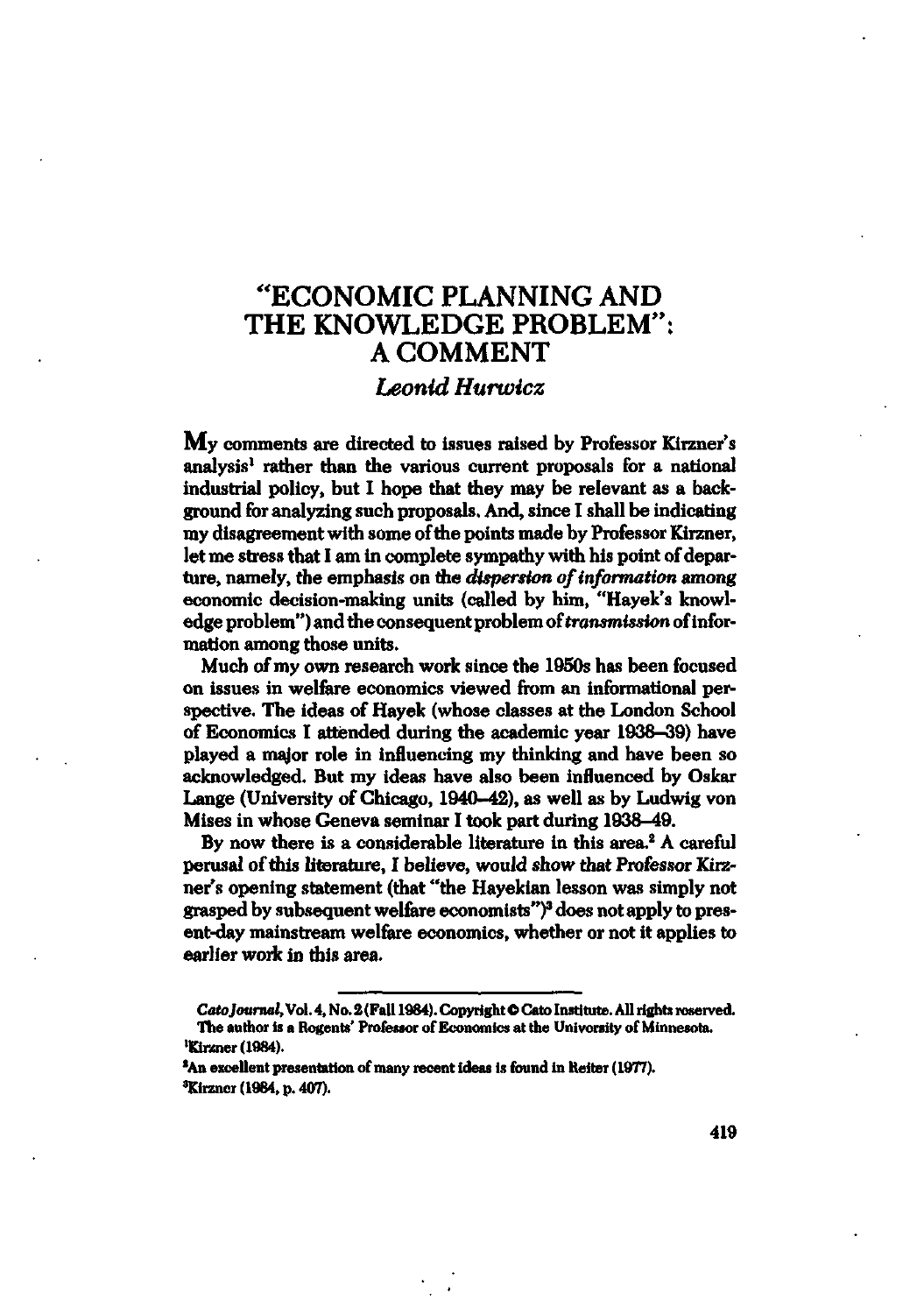Let me make clear at this point that I do not intend to argue the **advantages or disadvantages ofwhatever may be meant by** "central **planning" or"industrial policy." Rather, mypurposeis to instill some skepticism** with respect **to oversImplified** arguments **sometimes used in this area. I shall** argue that **the**paper before **us—despite** its many valuable insights—does **not** provide an adequate **basis for forminga judgment** concerning the respective merits of "the free market," "central**planning," or other forms of government intervention in the economicprocess. (This is the Scottish verdict: neither "guilty," nor "notguilty," but"not proven.")**This**is so for several**reasons,**including the ambiguity of the terms used, the Implicit** assumptions postulating **a "classical economic environment" (to be defined below), problems of incentives,**andvaluejudgments transcendingefficiency.

**Terms such as** "central planning" and **"free market" have** many interpretations. In analyzing the merits and weaknesses of the market **process itis** importantto distinguish perfectly **competitive** markets from **those** that are monopolistic, oligopolistic, or otherwise imperfect. **For example, in a** decreasing **cost industry only a few firms** may **survive even though there is** freedom of entry. Such a market may **be called** "free,"**but**it is oligopolistic **rather than** perfectlycompetitive.

**The well-known theorem of welfare economics** asserts**the** Paretooptimality (efficiency) **of***perfectly competitive* equilibrium. **Butthere** is no theoretical basis for asserting that monopolistic or oligopolistic markets result **in efficient** resource allocation, **Indeed, elementary** analysis shows that uniform price monopoly or oligopoly is, **in gen**eral, Pareto-inefficient.4 Moreover, under conditions **of** increasing returns, perfectly competitive equilibrium **is,** in general, Impossible becauseprofitmaximization**with**parametrically treatedprices would call **foreither a zero or** infinite **level ofoutput.Therefore,itis** difficult to see how one could justify, in the presence of increasing returns, **the** claim **of efficiency of** "free markets," **whether the** latter term Is Interpreted as perfect competition **or merely** free entry.

Difficulties with Increasingreturns constitute**but a** special case **of a** more **general problem. The theorem** guaranteeIng **the** optimality **of** perfectly competitive equilibriumassumes **the absence of** externalities, **which also excludes public** goods.'

<sup>&</sup>lt;sup>\*</sup>The so-called Coase Theorem, as I understand it, merely explores the implications of *postulating* that freely acting well-informed economic agents will arrive at a Paretooptimal allocation. But uniform price monopoly or oligopoly does not satisfy this postulate. <sup>5</sup>According to the usual definition of a public good, the utilization of its services by personA does not detract from the possibility **of** utilization **by** person B. Government or a private party may supply a public good.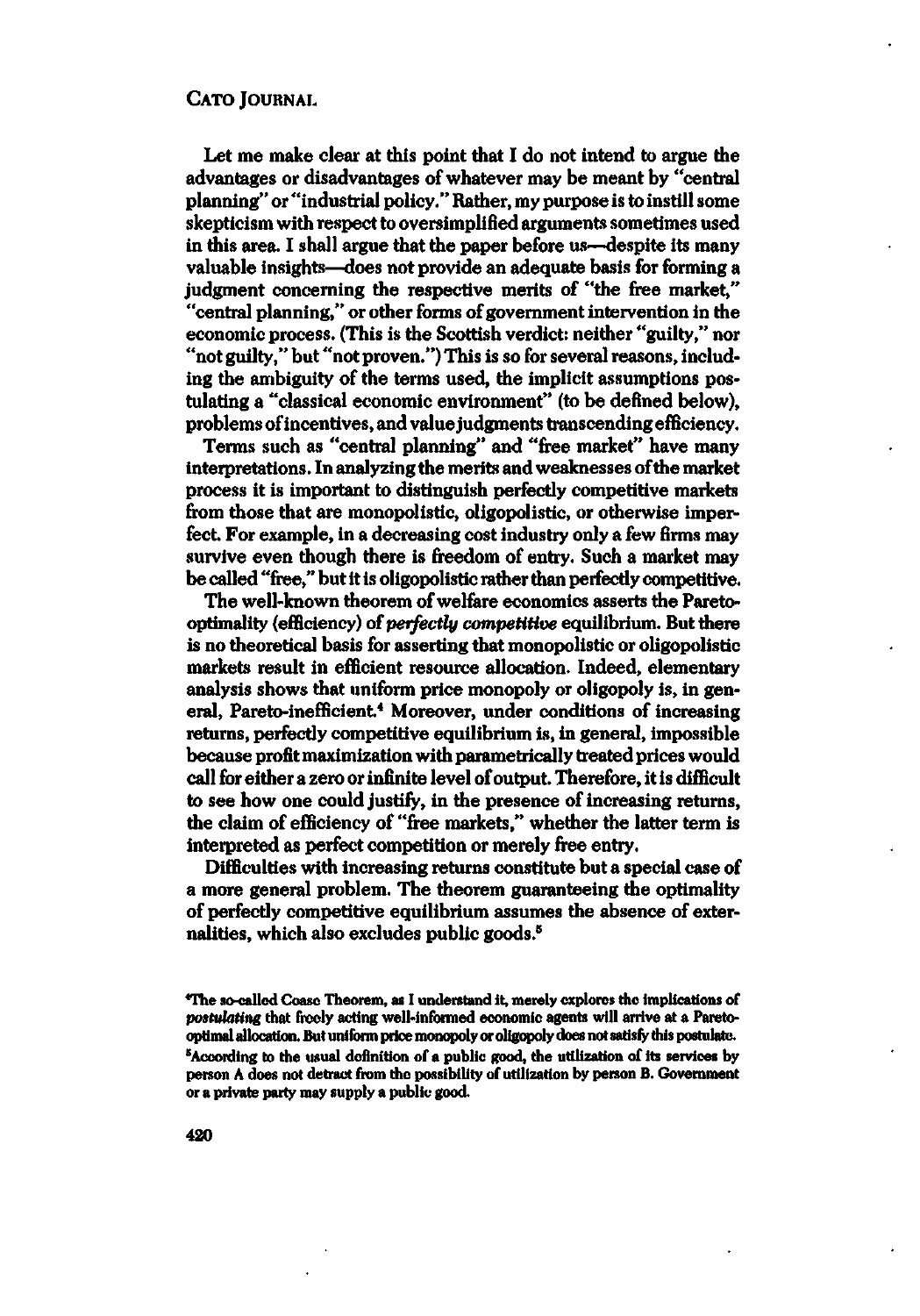**Furthermore, as seen above, there are** circumstances **(such as** Increasing returns) **where no set of prices can balance supply** and **demand; hence,** perfectly competitive **equilibrium Is impossible.** Thus, to guarantee **both the possibility of** existence **of** balancing prices—technically known as **the** *existence* **of**perfectly **competitive** equilibrium—and **of the***optlmailty* **of** perfectly **competitive equilibria, the relevant theorems** make a series **of** assumptions, excluding such phenomena as externalities, **public goods, increasing returns,** indivisibilities, and so on, When **all these** assumptions (which rule **out the** "troublesome" **phenomena) are satisfied, we speak ofa** *alas*slcal *economy* or aclassical *environment.* The theorems guaranteeing the possibility and optimality of perfectly competitive equilibria **therefore presuppose a classical environment**

In practice, **however, one often encounters nonclassical** environ**ments. Pollution is an example of an** important negative externality while information derivable from new inventions **or** pleasure **derivable** from **musical compositions illustrate positive** externalities **or public** goods. National defense is another example of a vitally impor**tant public** good. **Bridges and** dams **exemplifr indivisibilities,** and there are many instances of economies of scale--known as "increas**ing returns (to** scale)." **I know of no basis for claiming that, in such** situations, **the** free-market process **(however** defined) **would yield** optimal resource allocation.

It has been shown in a number of contributions (Mount and Reiter **1974;** Osana 1978; Hurwicz 1977) that **in classical environments the** perfectly competitiveprice **mechanism uses a minimal** size **message** space; **thatis, ituses the** minimum number**of**variables **for transmitting** information between economic units. This confirms **Hayek's view** concerning**the** Informational **efficiencyofthepricemechanism. Butithas** beenshown**byexamples**(Hurwicz 1977; Calsamiglia **1977)** that In **the absence of** convexity,6 **it** may be Impossible **to find** any **efficient** decentralized mechanism using a finite-dimensional **message space.**

In addition to the difficulties in achieving efficiency in nonclassical **environments, one must** note **thatefficiency is only one of the pos**sible criteria on which value judgments concerning economic systems are based. Some people may be prepared to sacrifice efficiency **for the sake of** egalitarian **ideals; far them, the fect that the** market **process yields efficiency**may**be insufficient—evenifone can assume a classical environment Of**course, **this attitude need** not lead **to the**

<sup>&</sup>lt;sup>6</sup>Increasing returns are a special case of the nonconvexity of a production possibility set.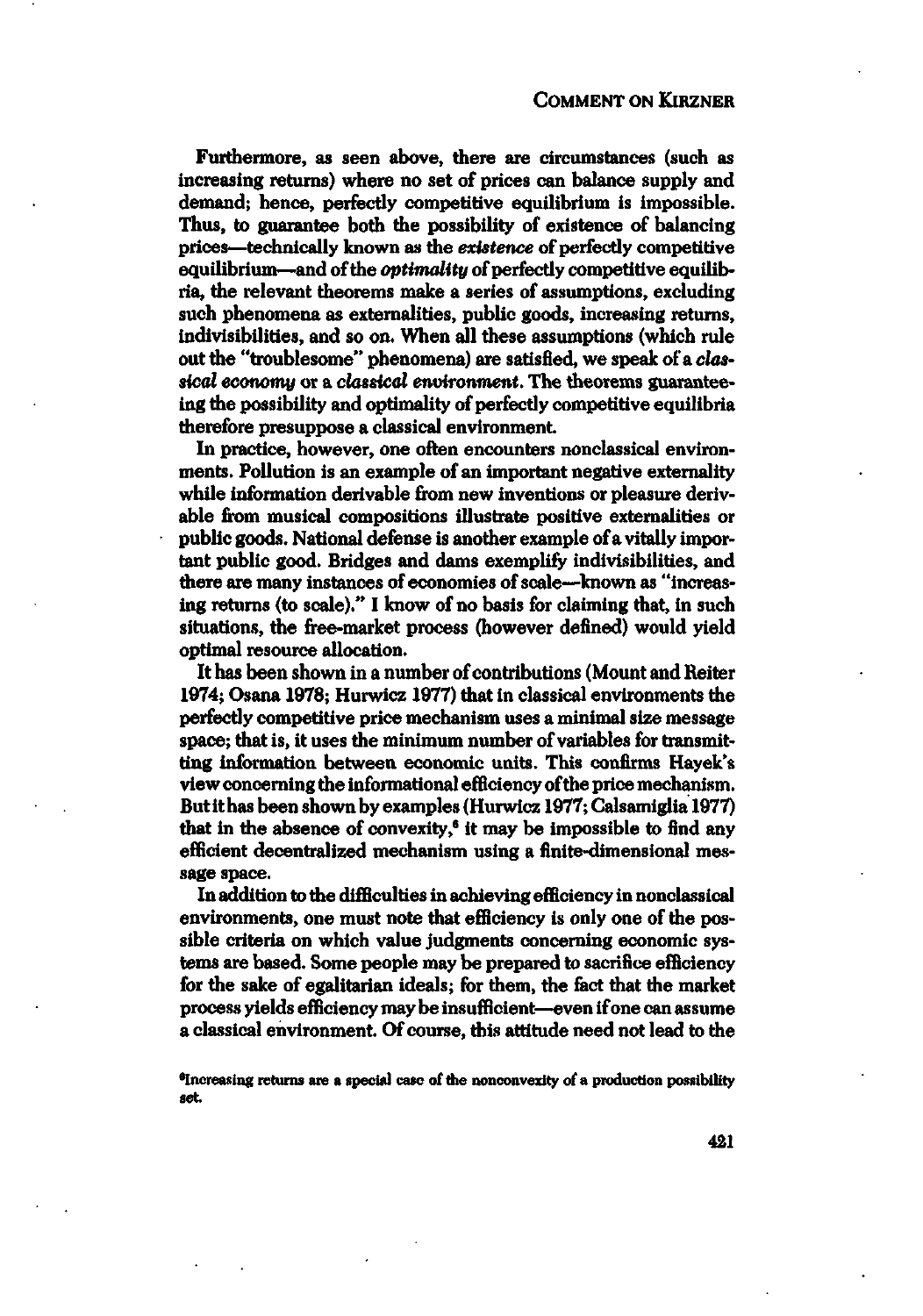**discarding of the market process, but perhaps to a supplementation with such devices as taxes or subsidies. Hence a** case **for some role ofthe government may be** made **on value Judgment** grounds **evenif it** were admitted that **govermnent intervention results in lowering the efficiency of the system.** 

I also see another problem in relating Professor Kirzner's argu**ments to the above-quoted theorems concerning the optimality of competitive equilibria.The** paper before **us is emphatic in avoiding** reliance **on markets actually being** *In equilibrium.* **But it is only the position of competitive equilibrium which, under classical assumptions, is** guaranteed **to be optimal. So the** best one can **say for disequilibrium situations is** that **they** may *tend to* **an equilibrium. In** fact, a study by Arrow, Block, and the present writer (1959) identified **certain classes of situations where such a tendency** toward **equilib rium** (that **is, stability) is present But subsequent research (for example,** Scarf **1960)** has **shown that this tendency is not** always **present even** in perfectly competitive markets. In any case, it is difficult to  $s$ ee how, in the absence of stabilizing forces, a *theoretical claim* can **at** all bemade **that** markets produce **efficiency.7**

**The paper's major emphasis Is on what the author** calls **"the** basic **knowledge problem." To the extent** that this **goes beyond Hayek's dispersion of knowledge, this "basic knowledge problem"** seems **simply tobe thefrct**that**most decisions—whetherbyplanners,firms, or individuals—must be** made**without** complete **and** accurate information.6 **There is no disagreement on this point But some of the discussion seems** to **imply that such** uncertainty makes any **rational behavior** *logically* **impossible.**

**With** that **I** cannot agree. **There do** exist **well-developed theories** ofrationalbehaviorunderuncertainty,Including **thetheory of**search. Statistical **decision theory is but one branch of** this discipline. **But** even if one accepts the practical difficulties of *optimal* search behav**ior,** one **is thenled to the framework of**so-calledboundedrationality **(Simon 1912;** Badner 1915).

**I would, of**course, agree**that people** often act on beliefs that are fectually Incorrect At **best, one can only hope foraction that Is** rational **In the light of foresight—not of**hindsight **But this difficulty arises** for everyone, not just for planners. True, if the planner's information

<sup>&</sup>lt;sup>7</sup>I stress the term "theoretical" because neither Professor Kirzner nor I attempt to deal with the empirical evidence concerning the actual performance of different types of economic systcms.

<sup>&</sup>lt;sup>8</sup>See Kirzner (1984, p. 410): "[Olur basic knowledge problem consists in an individual's simple ignorance of the circumstances relevant to his situation."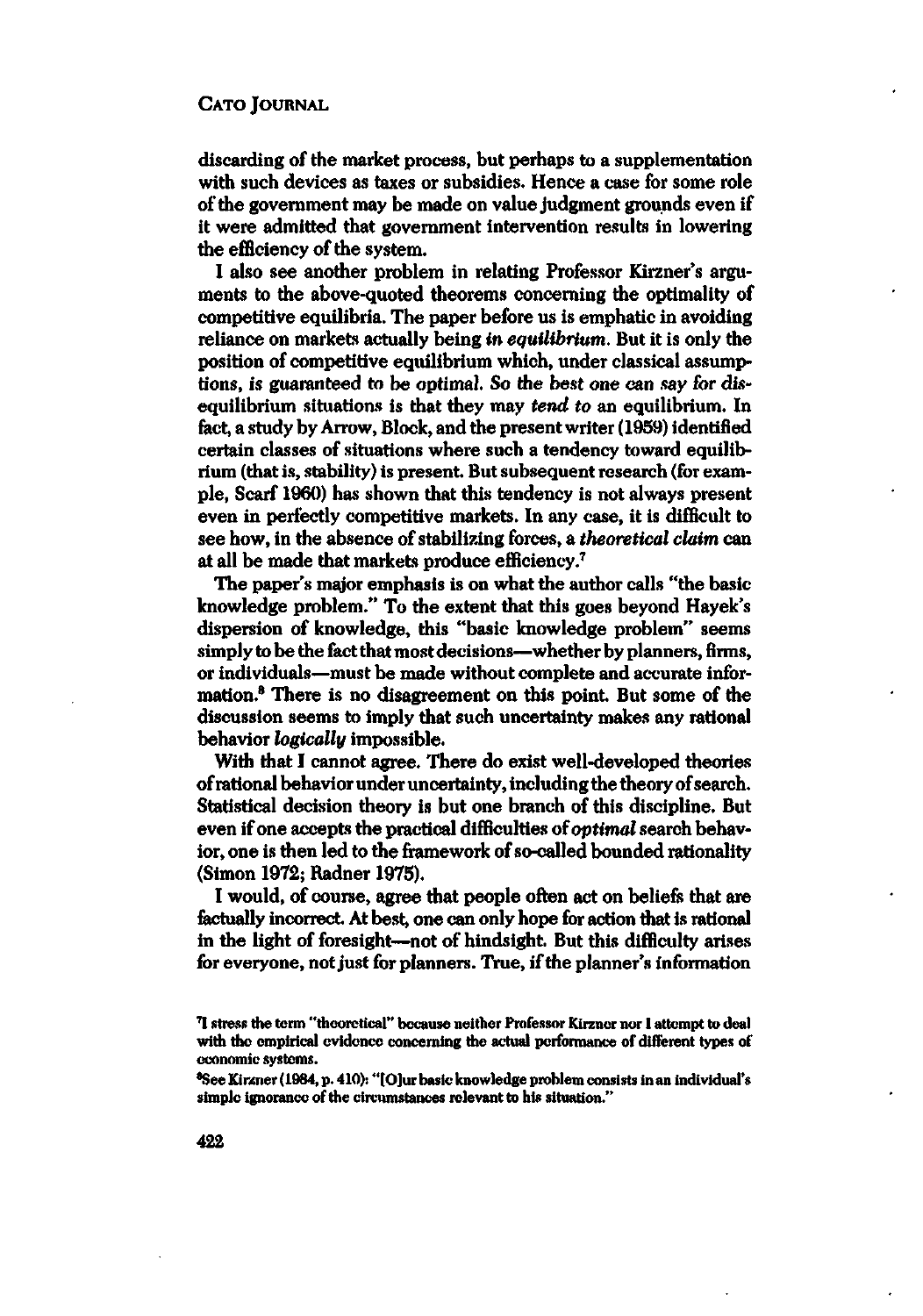**or beliefs are based on** imperfect *transmission,* **this does** constitute **an** *additional* source **of**error. **But that, again, Is**the **Hayek**problem!

**As mentioned above, the market mechanism does** minimIze **the** required **message** space, **but** its claims are based **on the** assumption **of** classical environments.

**In nonclassical** environments**or where values otherthan** efficiency **are** important, acase **may be** made, atleast; **for the** inadequacy **of the** "free market" process, and possibly in favor of a role for government **Intervention. But such a role should not be identified with** central planning. **In fact,this role** may be confined **to** Introducing andenforc**big what may be called** "rules **of the** game." **In** particular, this **may Involve the creationof** property rights through patents **or** copyrights. Creating **such rights doesamount to government Intervention in the free market**process **butdoes** not constitute what**I would** callcentral planning. Similarly, **government's** role In enforcing Income transfers through taxes and subsidies constitutes intervention **but** not central planning. The latter**term should perhaps be reserved for the** type **of** intervention that might be called *micro-targeting*—of which industrial policy **or** price controls **and** rationingmay **be examples, and in** which **the government** makes **decisions** concerning**outputs,** inputs, **or** prices **of specific commodities or groups of commodities. Even then it is important to distinguish between all-encompassing central** planning (attempted **In the Soviet Union) on the one** hand, **and elements of planning grafted onto an** otherwise market-type **economy** (as is typical **of Western** countries) on **the** other. Thus one should recognize that between a laissez-faire economy and an all-inclusive central **planning (micro-targeting) system, there Is a spectrum of** intermediate possibilities, some involving partial micro-targeting and **some involving rules-of-the-game government intervention** (with no **element of planning or micro-targeting).** 

**Personally, I** tend to agree with Professor Kirzner that a large modern state is above optimal size as a micro-targeting unit. My reasons—in addition **to those In the sphere of knowledge** cited **by Professor Kirzner—have to do with the discouragement of individual** incentives' toward efficiency, due to micro-targeting type planning as in **the** Soviet **Union or** China. **But it does** not follow thatlaissezfaire constitutes a universal panacea.

**In** particular, aproofhas **yet to be given** that (as claimed **on p.417) "Competition between** firms **of different sizes** and **scope** will **tend to** reveal **the optimal extent of such** 'central planning." **In**

<sup>&</sup>lt;sup>9</sup>Professor Kirznor does recognize the role of incentives in the search for knowledge. I am referring here to incentives for efficient behavior given the *available* knowledge.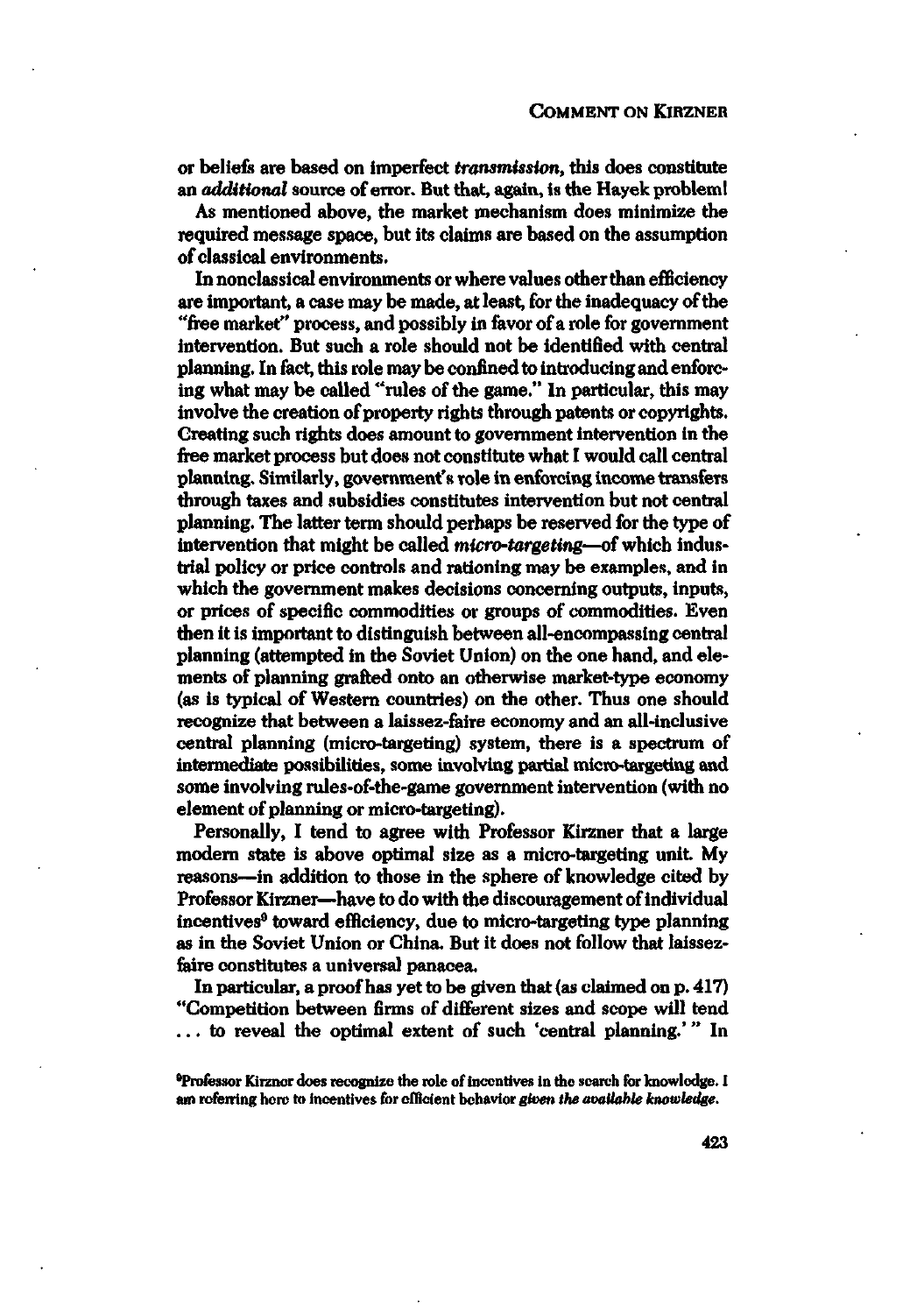classical **environments this might indeed be the** case, **but one is entitled to question whether, for instance, thepresentmerger** trends **in** the United States are logically bound to push the economy closer  $\mathbf{t}$  to optimality. If monopoly results, inefficiency might follow.

Let **me also enter a dissent to the** final **statement in the** paper that the advocacy **of industrial** policy **or** central **planning is** necessarily **rooted In the** lack **of awareness of the knowledge problem ("...their well-meaning** advocates are totally unaware ofthe knowl**edge problem")." In my opinion,** lack **of** appreciation of the importance **of incentives** may **be a more** serious problem. (China **is an** example of a centrally managed economy which has come to recognize **the**importance **ofincentives and the merits ofdecentralization.) Some** advocates **see Industrial policy as a second-best solution in view of the** imperfection of domestic and international markets and **despite the difficulties due to the j,roblem of knowledge.** One may disagree with **thejudgment**thatthis**isIndeed a second-bestsolution, but** without imputing to its advocates lack of awareness of some of its disadvantages.

The problem of the appropriate role of markets and of government **intervention is complex, and, in my view, panaceas are not to be found at either end of the spectrum.** Dispassionate analysis—to which **Professor** Klrzner's **paper** isa valuable contribution—shows themer**its as well as the deficiencies of polar solutions; it points to the** strengths of the market process as well as those imperfections which justify the search for supplementary institutional devices involving **public intervention. It** Is **likely that the answers** will **not please the ideologues of either persuasion.**

## **References**

- Arrow, K. I.; Block, H. D.; and Hurwicz, L. "On the Stability of Competitive Equilibrium IL" *Econometrica***27 (January** 1959): 82-109.
- Calsamiglia, X. "Decentralized Resource Allocation and Increasing Returns." *Journal ofEconomic Theory* **14** (April 1977): 263-83.
- Hurwicz, L. "On the Dimensional Requirements of Informationally Decentralized Pareto-Satisfactory Processes." **In** *Studfrs In Resource Allocation Processes,* **pp. 413-24.** EdIted **by K. J.** Arrow and L. Hurwlez. Cambridge **University Press,** 1977,
- Klxzner, **Israel M. "Economic** Planning and **the Knowledge Problem,"** *Cato Journal* **4** (Fall 1984): 407—18.
- Mount, K., and Reiter, S. "The Informational Size of Message Spaces." Jour*isa! qfEconotnlc Theory* **8** (June **1974): 161-92.**

"Klrznor**(LUMP p.** 417).